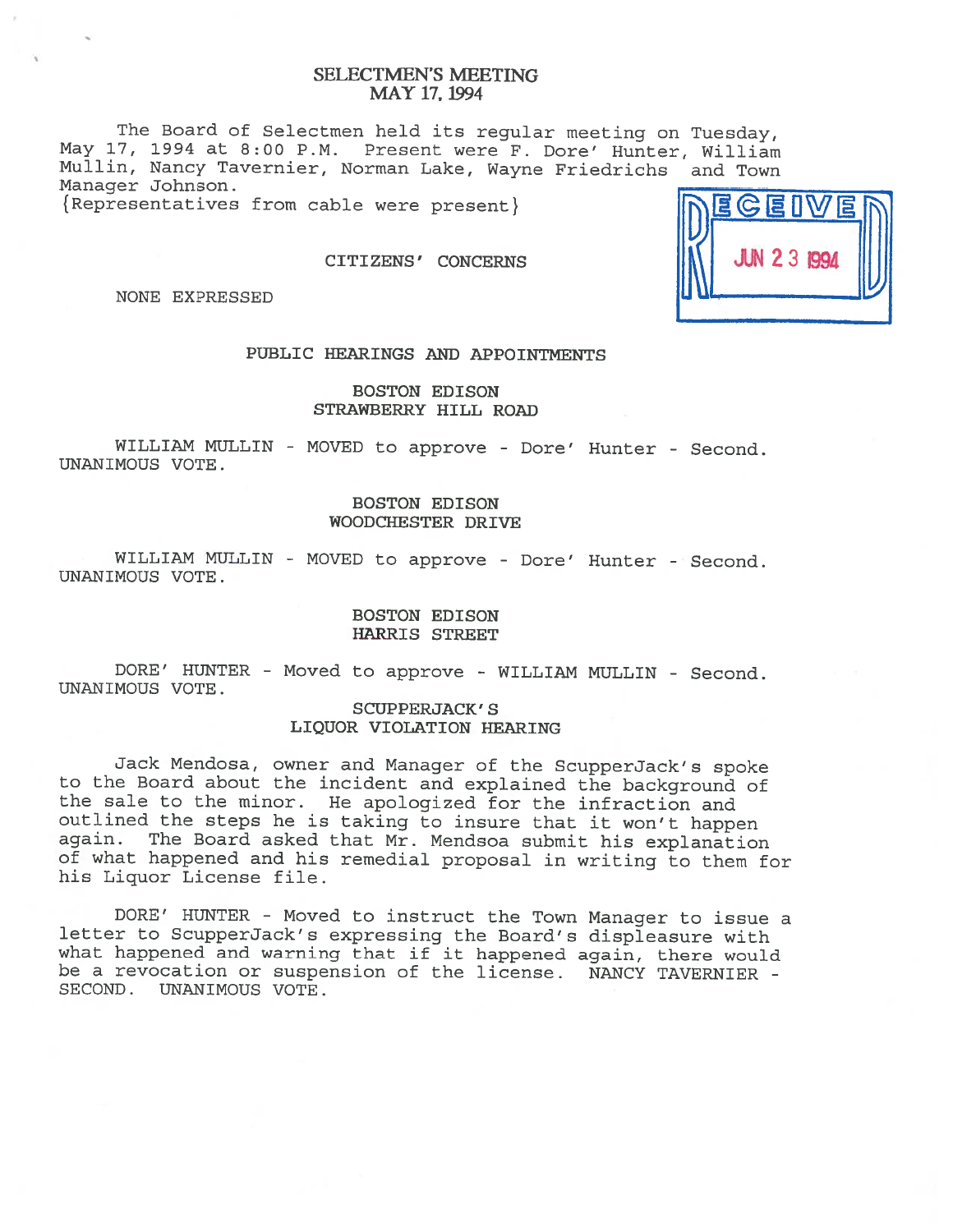#### ACTON COMMUNITY HOUSING CORPORATION

Nancy Tavernier outlined the need to determine the role of the ACHC as they relate to financial issues. ACHC is in the process of finding out how they can become more effective and to carry out their charge of providing affordable housing in Acton.

Peter Berry spoke about the current corporate structure and problems associated with the Adams Street proposal, their future efforts and their accountability. It was decided to begin preliminary discussions to change the structure of the Corporation to make them fit better into Acton's town government. They suggested we fashion them much like Lexington has done under their LexHab program. Betty McManus said they will be meeting with Lexington to find out how it is working for them, but felt we should pursue the Home Rule Petition which would <sup>g</sup>ive them greater legitimacy. They would then be appointed by the Board of Selectmen and projects would be submitted to the Board of Selectmen for approval.

Conceptually, Bore' felt it was <sup>a</sup> good idea. Bill felt the Board should pursue <sup>a</sup> Home Rule Petition. Nancy wanted ACHC to continue while this was being pursued. They currently are reviewing Acorn Park and Newview and hopes the Planning Board will take their direction and ask that the Board of Selectmen accep<sup>t</sup> monies derived from those negotiations. Bill commended them for their efforts and urge<sup>d</sup> them to keep up the fight.

NANCY TAVERNIER - Moved to work with ACHC and Town Counsel to develop <sup>a</sup> Home Rule Petition as it exists in Lexington as LexHab to be ready for the next Town Meeting. WILLIAM MULLIN - UNANIMOUS VOTE.

## ACTON CONVENIENCE STORE LIQUOR HEARING

Sam Hantzis, Owner and Manager of the store apologized to the Board and further stated that all of his employees are Tips trained but would be retraining them in June. He has installed video cameras and reviews the tapes to ensure that proper procedure is being followed. He and his wife operate the business and were very upse<sup>t</sup> when they heard of the violation. They have instituted formal staff meetings to discuss and remind the employees of the importance of checking I.D's.

Bore' reiterated the problem of teenage drinking and cautioned that violations were taken very seriously in Acton. He also asked that parents become involved with this problem. He suggested language for the motion that would require the employee be terminated if he/she sold to underage customers as well as lifting or suspension of the license. Bill felt that the motions should not have reference to termination that he was sure that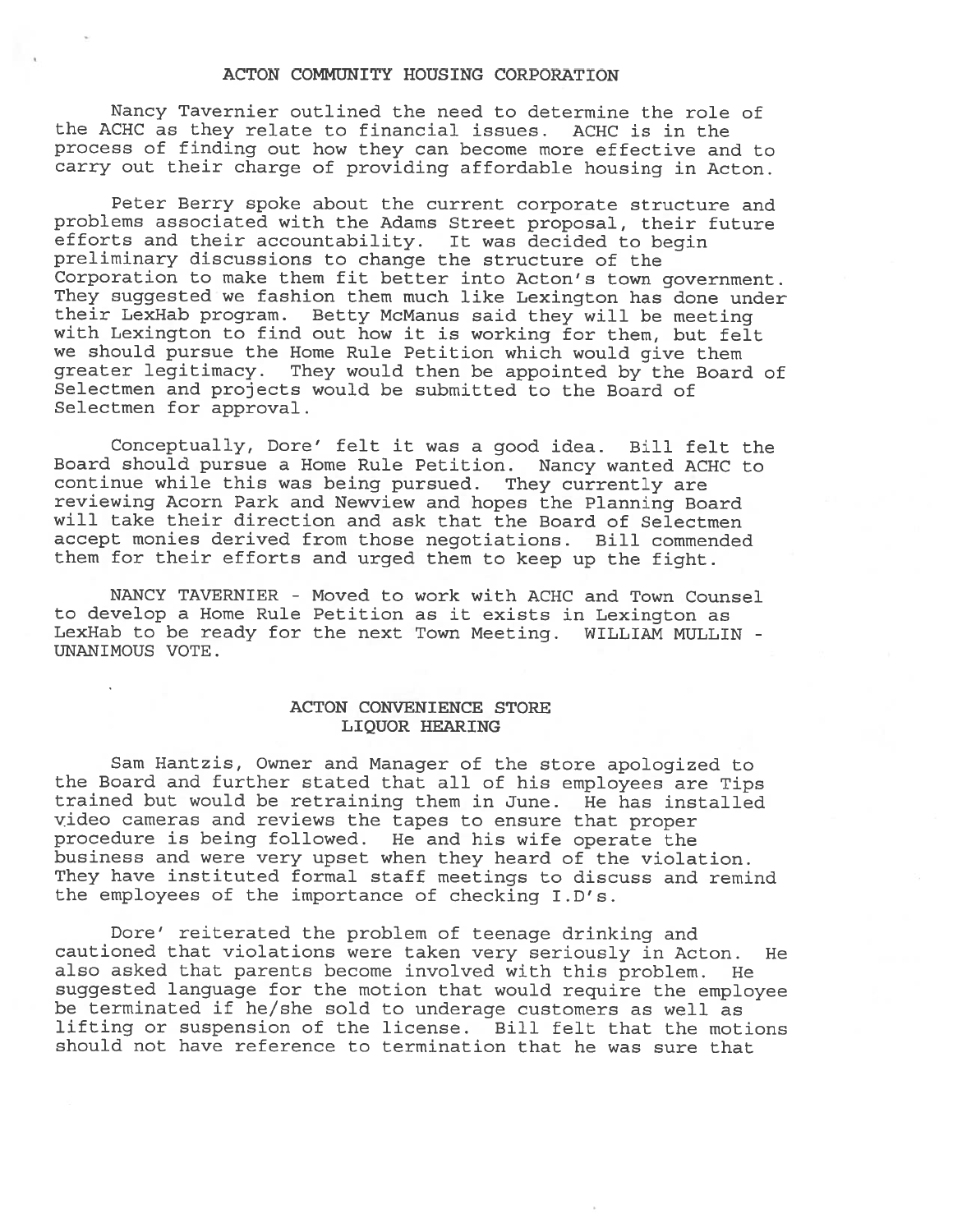the Manager would be letting the employee go if his license was revoked for cause. Dore' felt that it would be <sup>a</sup> control device to control the source of the violation, but withdrew the wording pertaining to termination.

The Board asked that Mr. Hantzis to submit his explanation of what happened and his remedial proposa<sup>l</sup> in writing to them for his Liquor License file.

DORE' HUNTER - Moved to instruct the Town Manager to issue <sup>a</sup> letter Acton Convenience Store expressing the Board's displeasure with what happened and warning that if it happened again, there would be <sup>a</sup> revocation or suspension of the license. NANCY TAVERNIER - SECOND. UNANIMOUS VOTE.

#### CONSENT CALENDAR

NANCY TAVERNIER - Moved to accep<sup>t</sup> the Consent Calendar as printed with #15 and #16 held for discussion. -WILLIAM MULLIN - Second. UNANIMOUS VOTE.

#15 Bill questioned the gift of the fountain for the Goward Field Tot Lot. He wanted to be sure that no ethical situations could/would occur with regard to gifts. Don assured him that we are <sup>g</sup>ifted many items such as the wall in front of the library, the transfer station shed, police items and no special service or advantages are rendered with regard to acceptance.

Item 16 - Dore' thought that <sup>a</sup> bylaw should be looked at to regulate this type of activity or other activities on Town controlled property in the future. The Board after discussing decided that at this time it would not be necessary. The Board asked the Town Manager to send the applicant <sup>a</sup> letter outlining the rules associated with the permission.

#### SELECTMEN' S BUSINESS

OVERRIDE DISCUSSION - Bill articulated his disappointment with the failure of the override. He thanked those who had <sup>g</sup>iven the question serious thought for their effort. He also commented on recent letters to the editor that made fun of parents wanting <sup>a</sup> good education for their children, he also commented on the signs that were posted around town on public shade trees and Edison poles, and in particular the spelling/grammar errors and misinformation contained on them.

Dore' felt that this override was <sup>a</sup> two step process. Presentation had been made to Town Meeting, and approved, then the question was put on the Ballot for approval. He had assumed that <sup>a</sup> public education process would have been prepared to update those that had not attended Town Meeting. He felt that the case must be made to citizens at Town Meeting and by public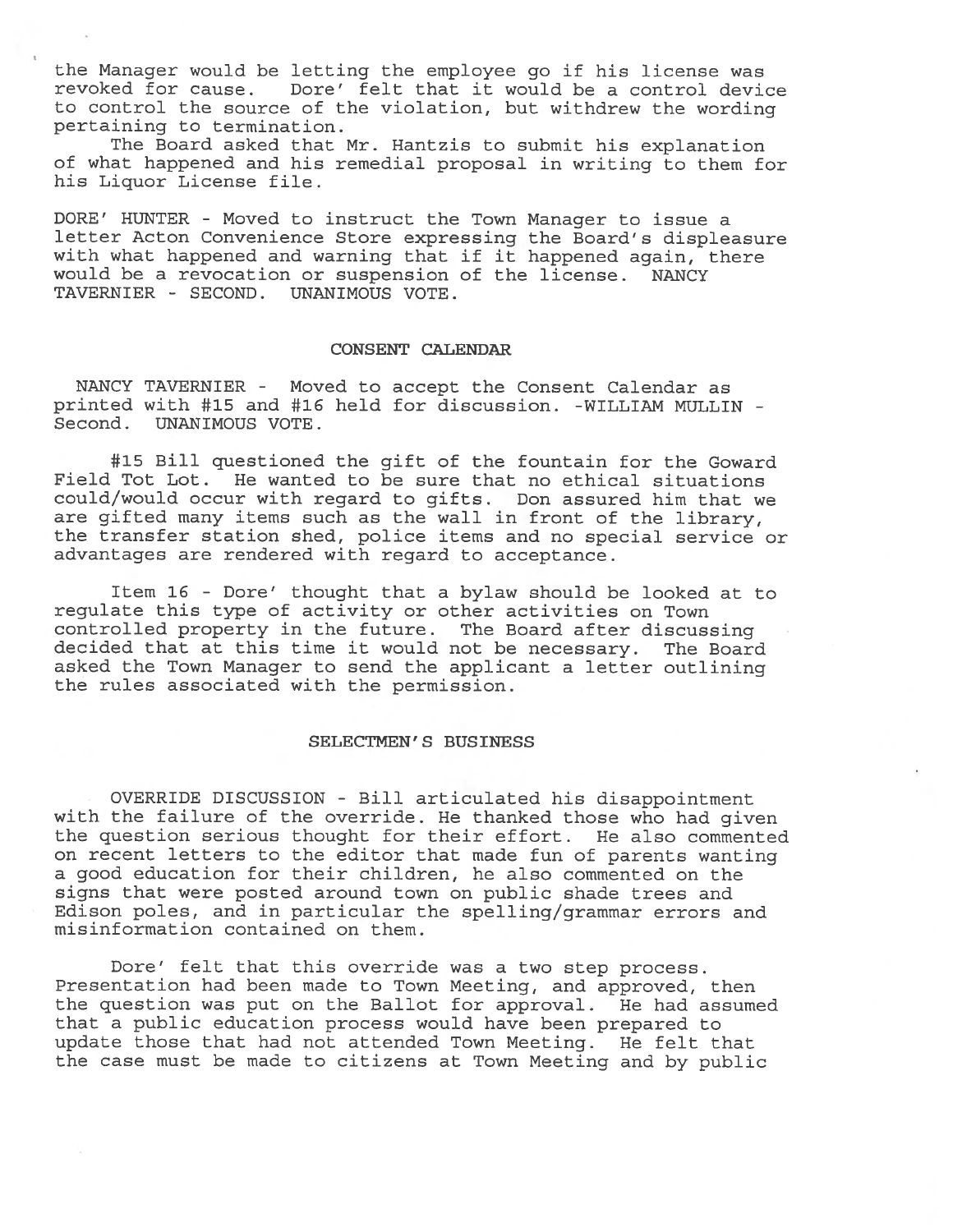education to help all voters to understand the issues to show them why they should vote to raise their taxes. Nancy agreed, she too had expected <sup>a</sup> townwide mailing. She felt that it was not an anti-education vote. She feels it is <sup>a</sup> local economic concern, she felt people just can't afford to pay the extra money. She was urge<sup>d</sup> people to write the legislators to reallocate money for education.

Issues of Growth Project - Nancy discussed the recent meeting and said that growth was <sup>a</sup> main concern of Boards. They are looking for endorsement by the four major boards in hopes to bring several hundred people together and hold <sup>a</sup> town-wide conference.

Bill asked how this related to the Master Plan. Nancy said it was more <sup>a</sup> subjective exercise and not just zoning, it is not intended to be <sup>a</sup> land use discussion. Dore' felt it would enhance the non-zoning sections of the Master Plan but it must be viewed as an extension to the current Master Plan.

BILL MULLIN - Moved to as <sup>a</sup> Board <sup>g</sup>iven the Acton issues of Growth results be shared and treated as <sup>a</sup> potential update and extension to the in place Master Plan.

WATER COMMISSIONER'S - DORE' HUNTER - Moved to instruct the Town Manager to set-up <sup>a</sup> Meeting with the Commissioners to meet independent of this Board on <sup>a</sup> date excep<sup>t</sup> June 7th, at the Water District offices. NANCY TAVERNIER - Second. UNANIMOUS VOTE.

Early Retirement Incentive Issue - The issue is still outstanding and Isa has indicated that Mac Reid is doing analysis. THey want their accounting people to look at it when it is complete. Don will update the Board as issues arise and become clarified. Isa as asked for <sup>a</sup> Special Meeting. Nancy asked if the School Committee had signed an agreemen<sup>t</sup> absorbing total liability either directly or indirectly with regar<sup>d</sup> to this issue. The Board noted that they would be inclined to suppor<sup>t</sup> if signature was in <sup>p</sup>lace. Bill urge<sup>d</sup> the school to submit information to help them in making their decision.

#### TOWN MANAGER' S CONCERNS

Site Plan Amendment - Massachusetts Ave. Finast Plaza - Don spoke to the proposed site <sup>p</sup>lan amendment. He felt it could be treated as <sup>a</sup> minor site <sup>p</sup>lan amendment and urge<sup>d</sup> the Board's approval. The improvements proposed would make the site much safer and more attractive and has been reviewed with the Building Commissioner.

DORE' HUNTER - Moved to approve as presented, further to authorize the Chair to sign on behalf of the board when changes were incorporated. BILL MULLIN - Second. UNANIMOUS VOTE.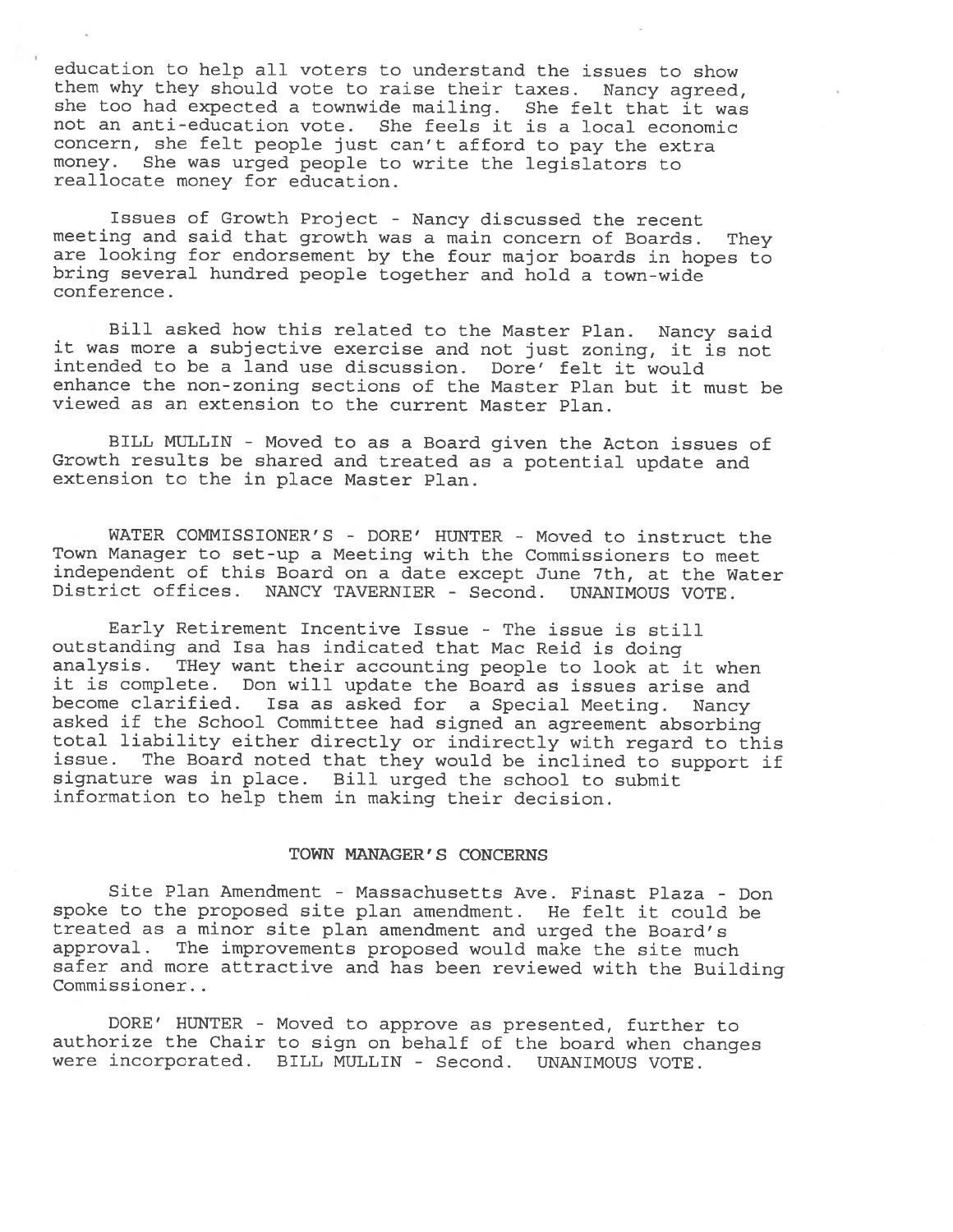The Board voted to go into Executive Session for the purpose of discussing Collective Bargaining issues.

Roll Call was taken all ayes.

The Board adjourned at 10:00 P.M.

 $\overline{\mathcal{L}}$ ne Joyce

Recording Sec cmjWll- (514)

<u>Nervin</u> Clerk (p Date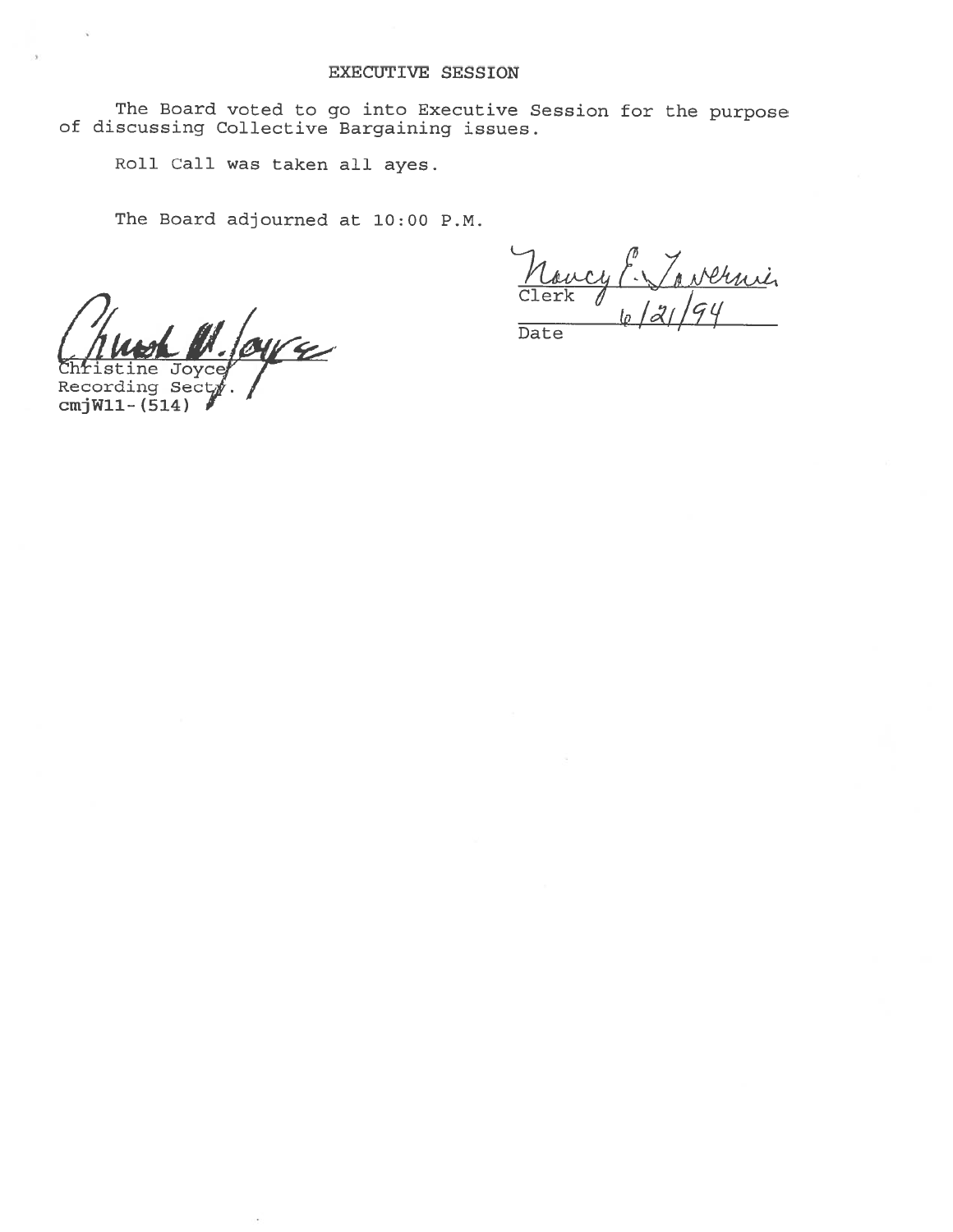MAY 13, 1994

TO: Board of Selectmen

FROM: NORMAN D. LAKE, Chairman

SUBJECT: SELECTMEN'S REPORT

 $\ddot{i}$ - 32

AGENDA

ROOM 204

# MAY 17, 1994

Mote: Meeting will begin at 8:00 P.M.

- I. CITIZEN'S CONCERNS
- II. PUBLIC HEARINGS & APPOINTMENTS
- 1. 8:01 BOSTON EDISON STRAWBERRY HILL ROAD Enclosed please find notice and staff comment regarding this Petition for Board Action.
- 2. 8:02 BOSTON EDISON WOODCHESTER DRIVE Enclosed please find notice and staff comment regarding this Petition for Board Action.
- 3. 8:03 BOSTON EDISON HARRIS STREET Enclosed please find notice and staff comment regarding this Petition for Board Action.
- 4. 8:15 SUPPERJACK'S Liquor license violation review
- 5. 8:30 ACTON COMMUNITY HOUSING CORPORATION Enclosed please find materials for Board review and discussion.
- 6. 9:00 ACTON CONVENIENCE STORE Liquor license violation review. Please see repor<sup>t</sup> information from Item 4.

III. SELECTMEN'S BUSINESS

- 7. Issues of Growth Project Enclosed please find the summary and proposal for Board discussion.
- 8. Water Commissioners Communication from the Water District Enclosed please find correspondence.
- IV. CONSENT AGENDA
- 9. ACCEPT MINUTES Enclosed please find minutes for the March 29 and April 19, 1994 for Board acceptance.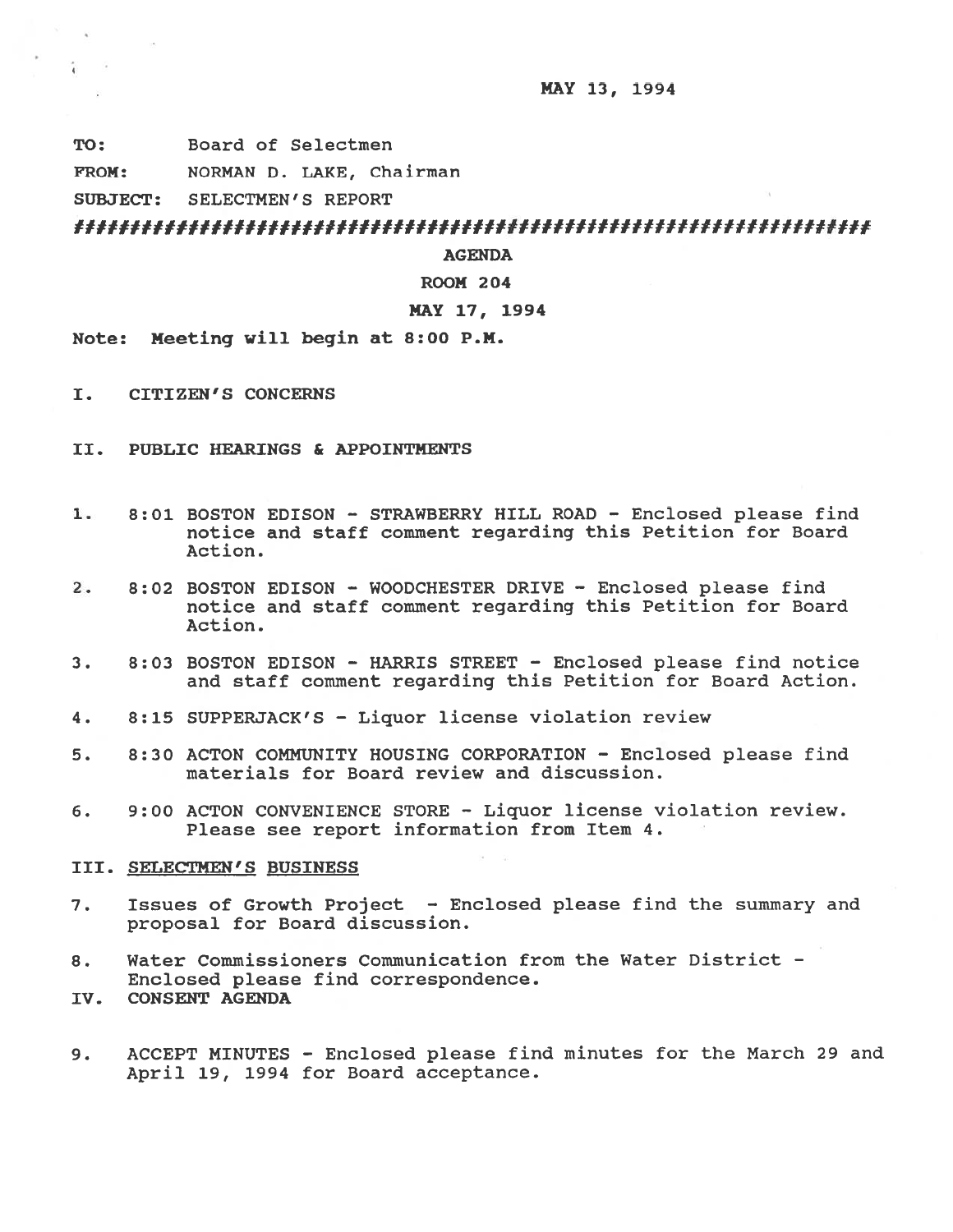- 1O. AMENDMENT TO SITE PLAN SPECIAL PERMIT #6/13/94-131 Enclosed <sup>p</sup>lease find <sup>a</sup> reques<sup>t</sup> for amendment and staff comment regarding changes to David's Bistro, 452 Great Road for Board action.
- 11. SITE PLAN SPECIAL PERMIT #3/11/94-344 ROY SMITH, Day Care Facility 5-7 Post Office Sq. - Enclosed please find the draft decision for Board action.
- 12. ACCEPT GIFT Enclosed please find <sup>a</sup> reques<sup>t</sup> to accep<sup>t</sup> the two <sup>g</sup>ifts of money to be used by the West Acton Citizens Library for Board action.
- 13. ACCEPT GIFT Enclosed please find <sup>a</sup> reques<sup>t</sup> from Conservation Administrator for acceptance of trees to be planted at the Arboretum for Board action.
- 14. ACCEPT GIFT Enclosed please find <sup>a</sup> reques<sup>t</sup> from Municipal Properties Director for acceptance of anonymously donated trees to be planted on Town property for Board action.
- 15. ACCEPT GIFT Enclosed please find <sup>a</sup> reques<sup>t</sup> from Municipal Properties Director for acceptance of a water fountian for Goward Field for Board action.
- 16. COMMUTER LOT Enclosed please find a request and staff comment regarding the proposed coffee service at the Commuter Lot for Board action.
- 17. Snow & Ice Deficit Enclosed is our notification from DOR of additional stabilization Aid to be applied toward our FY1994 Snow and Ice deficit, per Town meeting plan.
- V. TOWN MANAGER'S REPORT
- 18. Site Plan Amendment Mass Ave. Enclosed please find staff recommendations for Board consideration.
- VI. EXECUTIVE SESSION

### NEETINGS

 $\sim$ 

 $\mathbf{I}$ 

#### ADDITIONAL INEORMATION

Enclosed please find additional correspondence which is strictly informational and requires no Board action.